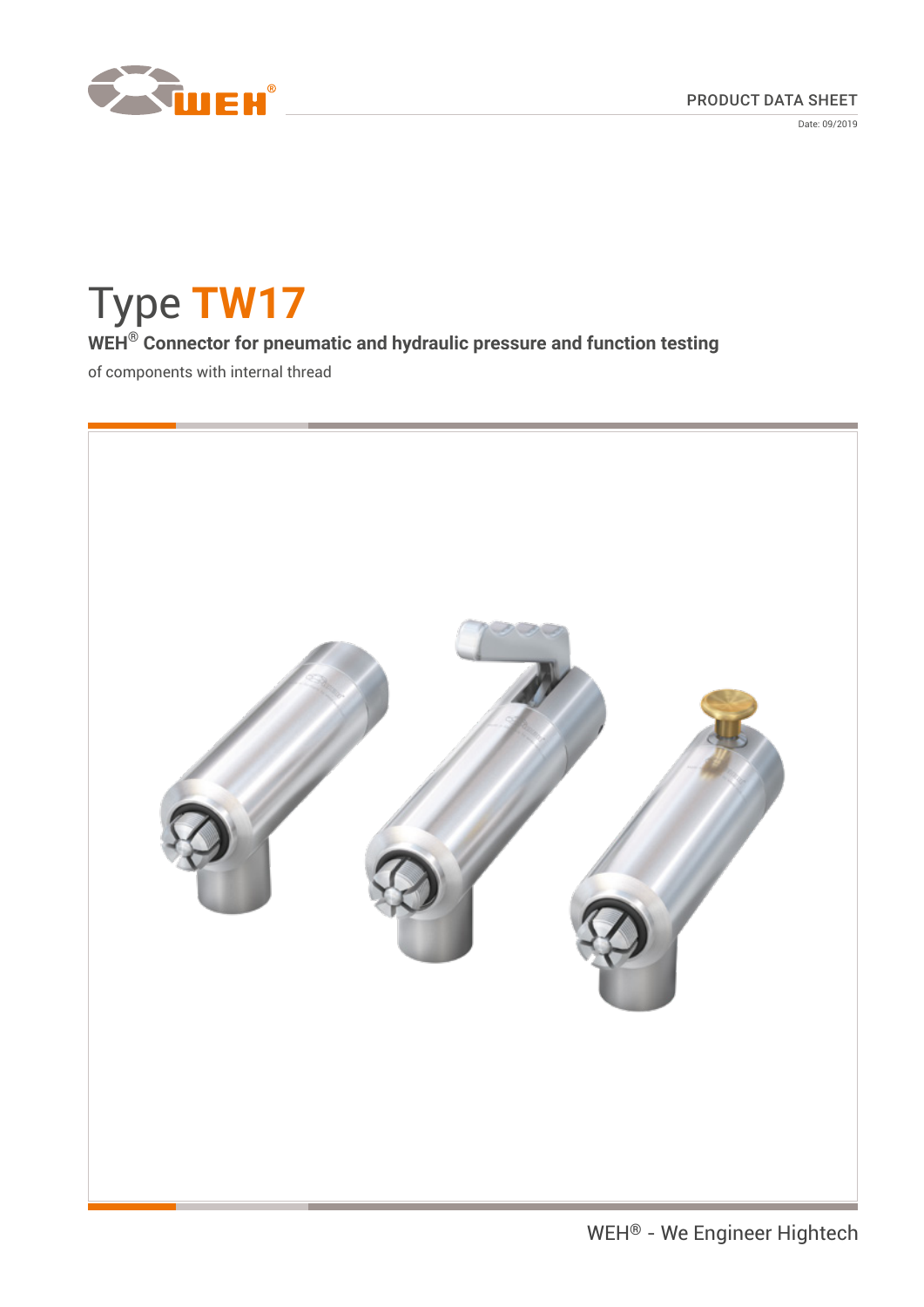TW17 with bores for increased flow

## **DESCRIPTION**



## Features

- Connection in seconds
- No hand tightening required
- WEH<sup>®</sup> Jaw locking mechanism
- Modified clamping jaws for increased flow
- Ergonomic design
- High-grade materials
- Different actuations
- Automation possible
- Testing devices are eliminated

The WEH<sup>®</sup> TW17 Quick connector is designed for sealing standardized internal thread applications. The higher the test pressure the tighter the WEH® Connector will clamp itself into the thread of the test piece and provides a pressure-tight connection in seconds. The front o-ring reliably seals the connection and no additional clamping devices are required. Time-consuming and expensive testing devices are eliminated.

Bores have been added as standard to the clamping jaws for body sizes 5 - 6 of the WEH® TW17 Connector to increase flow rates.

The WEH® TW17 Connector is available with different actuations:

TW17H - Manual actuation via lever

TW17V - Pneumatic actuation via valve head

TW17P - Pneumatic actuation for external manual, semi or fully automatic control systems

The actuation can be easily changed at any time by simply unscrewing the rear part of the connector and replacing it with the chosen actuation.

Special versions, e.g. connectors in longer or shorter versions, as a plug or with hydraulic actuation etc. are possible (see special solutions).

## Application

Quick connector for pneumatic and hydraulic pressure and function testing of components with internal thread, e.g. engines, cylinders, pressure vessels, hoses, fixtures, etc.

Note: For using the WEH® Connectors with pneumatic actuation and clamping jaws in an automated system please observe the technical note on page 69 in catalogue no. 35.

## TECHNICAL DATA

| <b>Characteristics</b>                 | <b>Basic version</b>                                                                                                                                                  |
|----------------------------------------|-----------------------------------------------------------------------------------------------------------------------------------------------------------------------|
| Max allowable<br>operating pressure PS | Vacuum up to 350 bar                                                                                                                                                  |
| Pilot pressure                         | 6 - 12 bar compressed air                                                                                                                                             |
| Pilot pressure port P1                 | G1/8" internal thread                                                                                                                                                 |
| Pilot pressure port P2                 | G1/4" internal thread                                                                                                                                                 |
| Temperature range                      | $+5$ °C up to $+80$ °C                                                                                                                                                |
| Leak rate                              | $1 \times 10^{-3}$ mbar x $1/s$                                                                                                                                       |
| Actuation                              | H = manual actuation via lever<br>V = pneumatic actuation via valve head<br>$P =$ pneumatic actuation for external manual, semi or<br>fully automatic control systems |
| Material                               | Corrosion resistant stainless steel, anodized aluminium                                                                                                               |
| Sealing material                       | Front seal of NBR                                                                                                                                                     |

Other designs on request

Example of use:

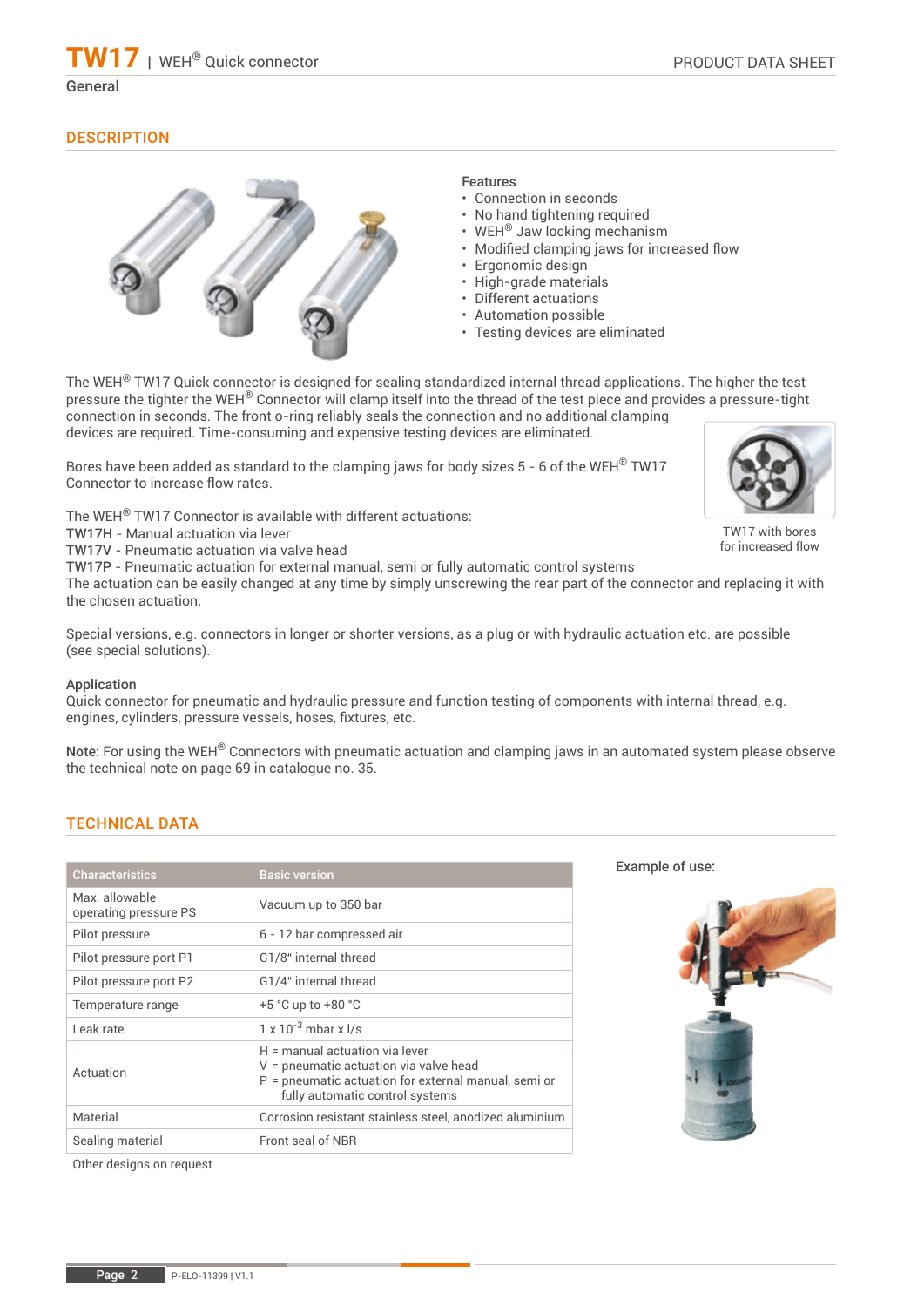# ORDERING | WEH® TW17 Quick connector

approx. dimensions (mm)



*Body size 1 - 4*



H Manually by depressing the lever. *Medium effort required.*

V

Pneumatically by pressing the valve head. *Very little effort required.*

P

Pneumatically for external manual, semi or fully automatic control systems

| <b>Body</b><br>size | B <sub>1</sub><br>(internal<br>thread) | D <sub>1</sub> | D <sub>1</sub> | D2   | $D2*$ | D <sub>3</sub> | L1   | L2    | L3   | L4   | $\sqrt{5}$ | L6   | /L7  | L <sub>8</sub> | $L8^*$ |
|---------------------|----------------------------------------|----------------|----------------|------|-------|----------------|------|-------|------|------|------------|------|------|----------------|--------|
|                     | G1/8"                                  | 15.0           | 15.0           | 25.0 | 25.0  | 25.0           | 8.0  | 75.0  | 8.0  | 33.5 | 24.0       | 18.0 | 44.0 | 2.5            | 2.5    |
| $\overline{2}$      | G1/4"                                  | 19.0           | 20.5           | 27.0 | 27.0  | 27.0           | 9.0  | 75.0  | 9.0  | 32.0 | 18.0       | 8.0  | 40.0 | 2.5            | 5.0    |
| 3                   | G3/8"                                  | 23.0           | 26.0           | 32.0 | 32.0  | 32.0           | 12.0 | 88.0  | 9.5  | 35.0 | 18.0       | 18.0 | 50.0 | 2.0            | 4.0    |
| $\overline{4}$      | G1/2"                                  | 27.0           | 29.0           | 37.0 | 37.0  | 37.0           | 12.0 | 88.0  | 8.0  | 35.0 | 18.0       | 8.0  | 55.0 | 3.0            | 4.0    |
| 5                   | G3/4"                                  | 33.0           | 40.5           | 40.0 | 45.0  | 32.0           | 14.0 | 145.0 | 8.0  | 35.0 | 18.0       | 18.0 | 68.5 | 3.0            | 8.0    |
| 6                   | G1"                                    | 40.0           | 46.5           | 49.0 | 49.0  | 32.0           | 14.0 | 168.0 | 18.0 | 35.0 | 18.0       | 18.0 | 77.0 | 3.0            | 5.0    |

\* applies to SAE J1926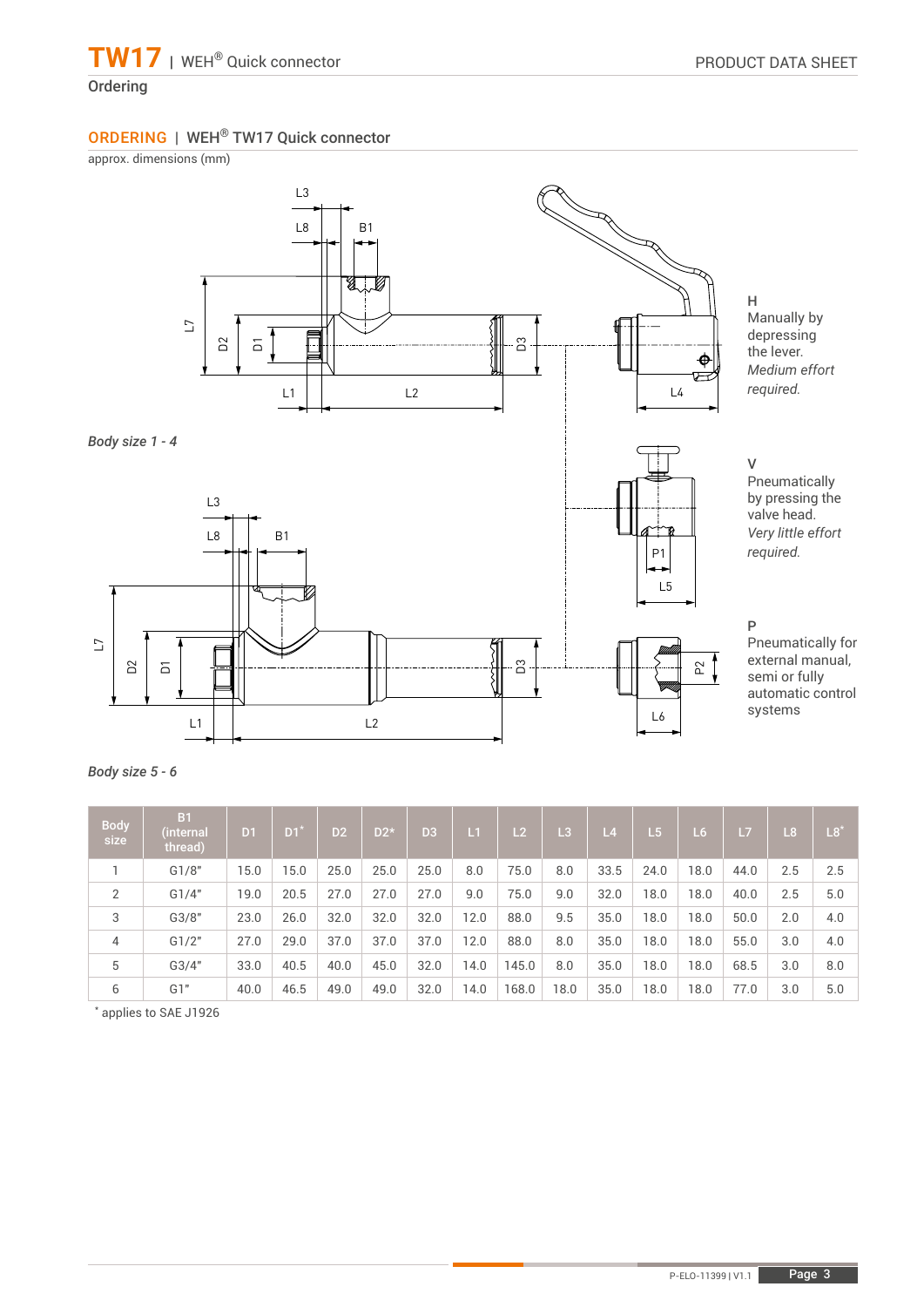# **Ordering**

# Metric ISO thread to DIN 13 *- acc. to DIN 3852 part 1, form X and Y*

| Lmin |  |
|------|--|
|      |  |
|      |  |
|      |  |
|      |  |

| Part no.       | Body size      | <b>Thread A</b><br>(internal thread) | $Lmin^*$ |
|----------------|----------------|--------------------------------------|----------|
| TW17-W9031-025 |                | M10x1.0                              | 7.0      |
| TW17-W9033-045 | $\overline{2}$ | M12x1.0                              | 9.5      |
| TW17-W9034-045 | $\overline{2}$ | M12x1.5                              | 9.5      |
| TW17-W9035-045 | $\overline{2}$ | M14x1.5                              | 9.5      |
| TW17-W9036-065 | 3              | M16x1.5                              | 10.5     |
| TW17-W9037-065 | 3              | M18x1.5                              | 10.5     |
| TW17-W9038-085 | $\overline{4}$ | M20x15                               | 10.5     |
| TW17-W9039-085 | $\overline{4}$ | M22x1.5                              | 10.5     |
| TW17-W9040-125 | 5              | M24x1.5                              | 11.0     |
| TW17-W9043-125 | 5              | M26x1.5                              | 11.0     |

\* Lmin: minimum thread length Other connector sizes on request

## Metric ISO thread to DIN 13 *- acc. to ISO 6149-1*



Lmin

| Part no.       | Body size      | <b>Thread A</b><br>(internal thread) | $Lmin*$ |
|----------------|----------------|--------------------------------------|---------|
| TW17-W9082-025 |                | M10x1.0                              | 7.0     |
| TW17-W9083-045 | $\mathfrak{p}$ | M12x1.5                              | 9.5     |
| TW17-W9084-045 | $\overline{2}$ | M14x1.5                              | 9.5     |
| TW17-W9085-065 | 3              | M16x1.5                              | 10.5    |
| TW17-W9086-065 | 3              | M18x1.5                              | 10.5    |
| TW17-W9133-085 | 4              | M20x1.5                              | 10.5    |
| TW17-W9087-085 | 4              | M22x1.5                              | 10.5    |
| TW17-W9092-125 | 5              | M27x2.0                              | 11.0    |

\* Lmin: minimum thread length Other connector sizes on request

## Whitworth tube thread to DIN EN ISO 228-1 *- acc. to DIN 3852 part 2, form X and Y*

|   | Part no.       | Body size | <b>Thread A</b><br>(internal thread) | $Lmin^*$ |
|---|----------------|-----------|--------------------------------------|----------|
| 4 | TW17-W9000-025 |           | G1/8"                                | 7.0      |
|   | TW17-W9001-045 |           | G1/4"                                | 9.5      |
|   | TW17-W9002-065 | 3         | G3/8"                                | 10.5     |
|   | TW17-W9003-085 | 4         | G1/2"                                | 10.5     |
|   | TW17-W9005-125 | 5         | G3/4"                                | 11.0     |
|   | TW17-W9006-165 | 6         | G1"                                  | 12.5     |

\* Lmin: minimum thread length

Other connector sizes on request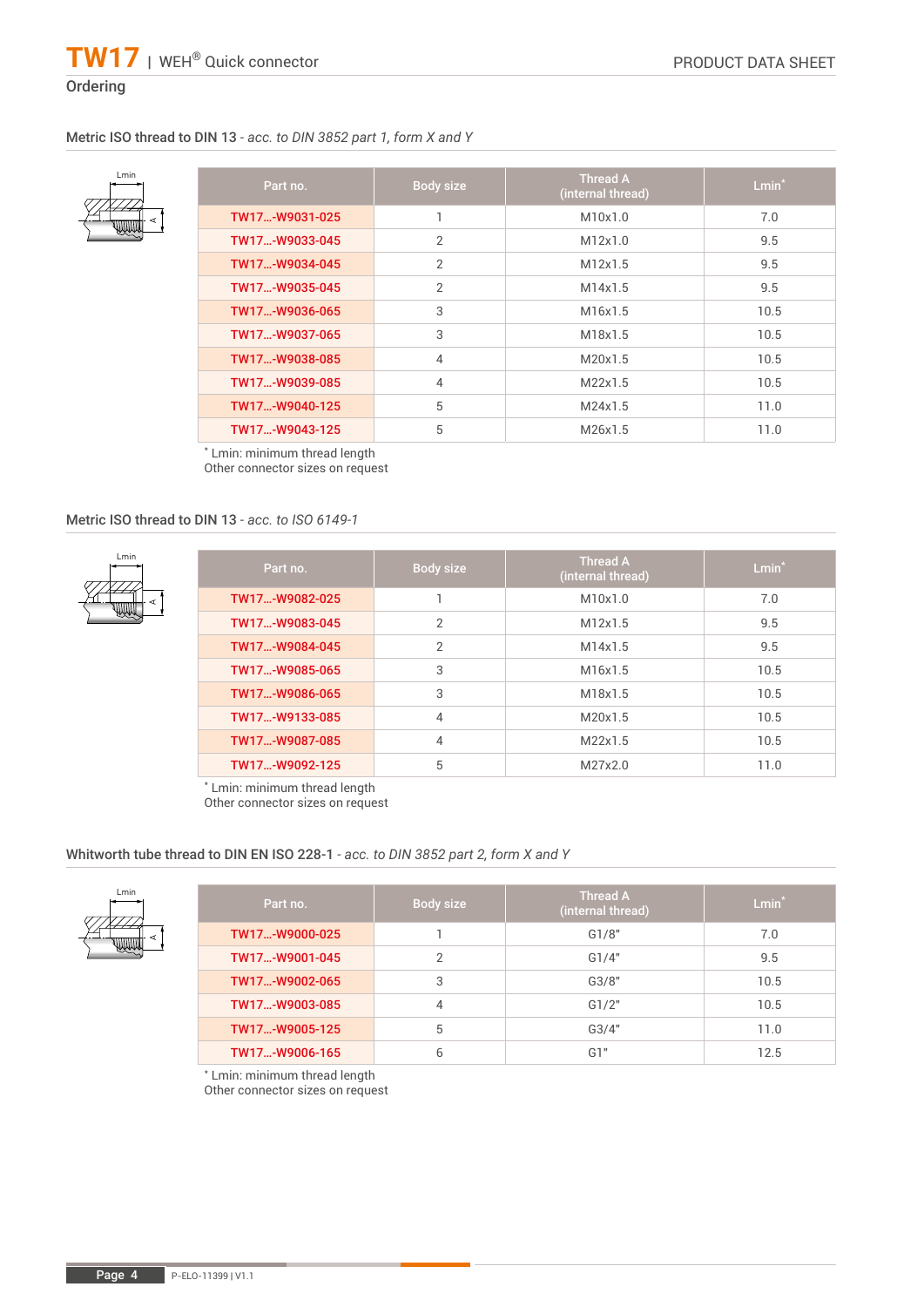# BSPT (tapered Whitworth tube thread) *- acc. to DIN 3852 part 2, form X and Y*



| Part no.       | Body size | <b>Thread A</b><br>(internal thread) | $Lmin^*$ |
|----------------|-----------|--------------------------------------|----------|
| TW17-W9024-025 |           | <b>BSPT 1/8"</b>                     | 7.0      |
| TW17-W9025-045 | 2         | <b>BSPT 1/4"</b>                     | 9.5      |
| TW17-W9026-065 | 3         | <b>BSPT 3/8"</b>                     | 10.5     |
| TW17-W9027-085 | 4         | <b>BSPT 1/2"</b>                     | 10.5     |
| TW17-W9029-125 | 5         | <b>BSPT 3/4"</b>                     | 11.0     |
| TW17-W9030-165 | 6         | BSPT 1"                              | 12.5     |

\* Lmin: minimum thread length Other connector sizes on request

## NPT thread (ANSI/ASME B1.20.1-1983) *- acc. to SAE J476a*

| Part no.       | Body size | <b>Thread A</b><br>(internal thread) | $Lmin*$ |
|----------------|-----------|--------------------------------------|---------|
| TW17-W9007-025 |           | <b>NPT 1/8"</b>                      | 7.0     |
| TW17-W9008-045 |           | NPT 1/4"                             | 9.5     |
| TW17-W9009-065 | 3         | <b>NPT 3/8"</b>                      | 10.5    |
| TW17-W9010-085 | 4         | NPT 1/2"                             | 10.5    |
| TW17-W9012-125 | 5         | <b>NPT 3/4"</b>                      | 11.0    |
| TW17-W9013-165 | 6         | NPT 1"                               | 12.5    |

\* Lmin: minimum thread length

Other connector sizes on request

#### SAE-O-Ring Boss *- acc. to SAE J1926 / ISO 11926*



| Part no.       | Body size | <b>Thread A</b><br>(internal thread) | $Lmin^*$ |
|----------------|-----------|--------------------------------------|----------|
| TW17-W9047-025 |           | UNF 7/16"-20                         | 7.0      |
| TW17-W9048-045 | 2         | UNF 1/2"-20                          | 9.5      |
| TW17-W9049-045 | 2         | UNF 9/16"-18                         | 9.5      |
| TW17-W9052-065 | 3         | UNF 3/4"-16                          | 10.5     |
| TW17-W9053-085 | 4         | UNF 7/8"-14                          | 10.5     |
| TW17-W9055-125 | 5         | UN 1 1/16"-12                        | 11.0     |
| TW17-W9056-165 | 6         | UN 1 5/16"-12                        | 11.0     |

\* Lmin: minimum thread length

Other connector sizes on reques

Other connector versions on request.

Required information for ordering see page 7, catalogue no. 35.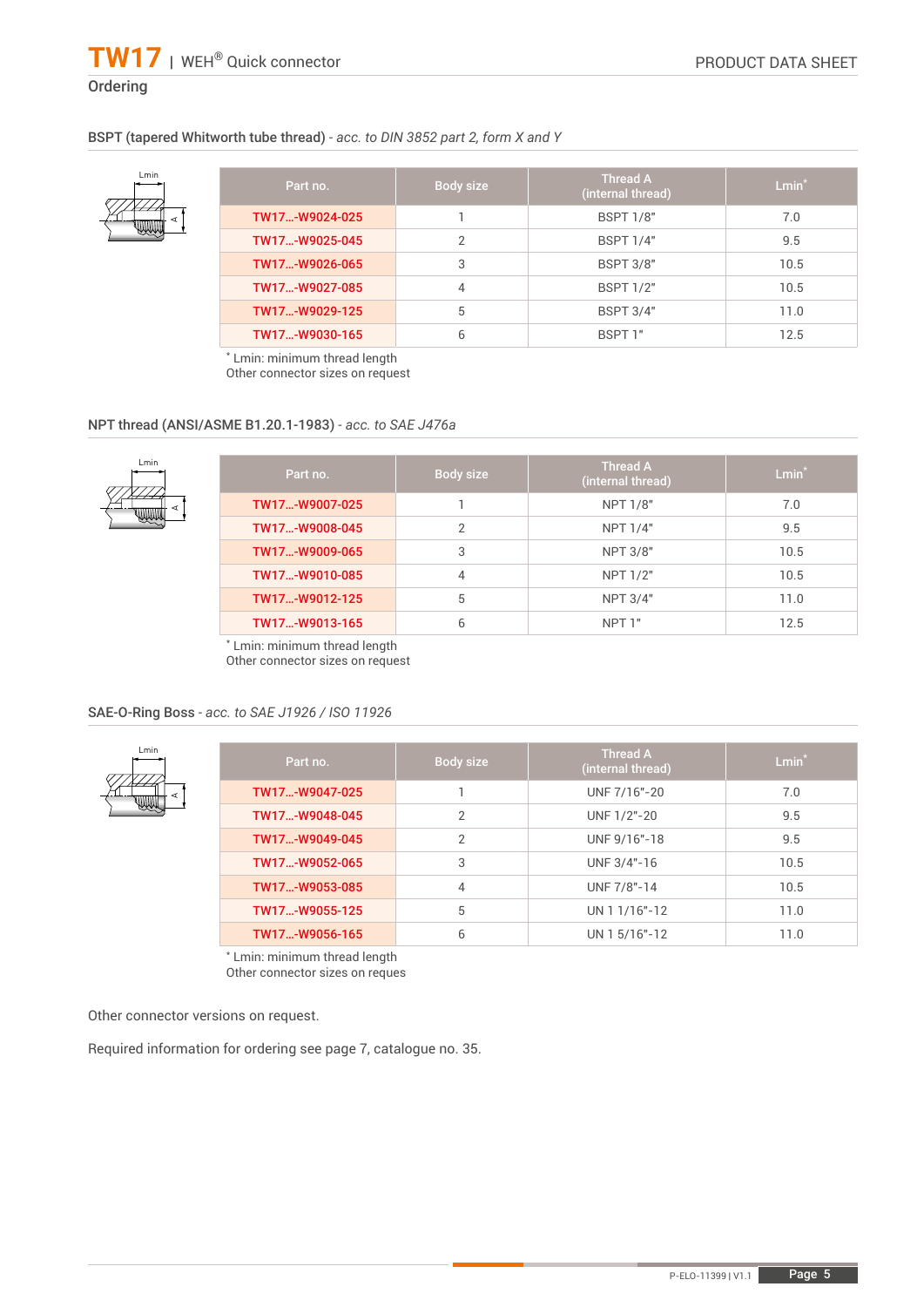

# Ordering / Accessories / Special solutions

When ordering WEH<sup>®</sup> TW17 please indicate in addition to the details requested on page 7 in catalogue no. 35 the following information:

1. Part no.

Please insert within the part no. the letter corresponding to the desired type of actuation (H, V or P) in place of the position indicator (...) *Example: TW17H-W9031-025*

#### 2. Pressure range

Please add LP = low pressure version (up to 50 bar) or HP = high pressure version (up to 350 bar) at the end of the part number. *Example: TW17H-W9031-025/HP*

## **ACCESSORIES**

The following accessories are available for the WEH® TW17:

#### Screw plug for plug version

If the WEH® Connector is to be used as a plug, the media inlet 'B1' will be sealed with a screw plug of stainless steel (O-ring of NBR 70° Shore) for high pressure range. It is recommended that the media compatibility of the seal be tested by the customer!



| Part no. | <b>Description</b>         | <b>Connection</b><br>(external thread) | Pressure range |
|----------|----------------------------|----------------------------------------|----------------|
| W9329    | Screw plug (high pressure) | G1/8"                                  | $50 - 350$ bar |
| W9330    | Screw plug (high pressure) | G1/4"                                  | $50 - 350$ bar |
| W9331    | Screw plug (high pressure) | G3/8"                                  | $50 - 350$ bar |
| W9332    | Screw plug (high pressure) | G1/2"                                  | $50 - 350$ bar |
| W9333    | Screw plug (high pressure) | G3/4"                                  | $50 - 350$ bar |
| W9334    | Screw plug (high pressure) | G1"                                    | $50 - 350$ bar |

## SPECIAL SOLUTIONS

#### Examples:





TW17P with extension TW17V twin connector